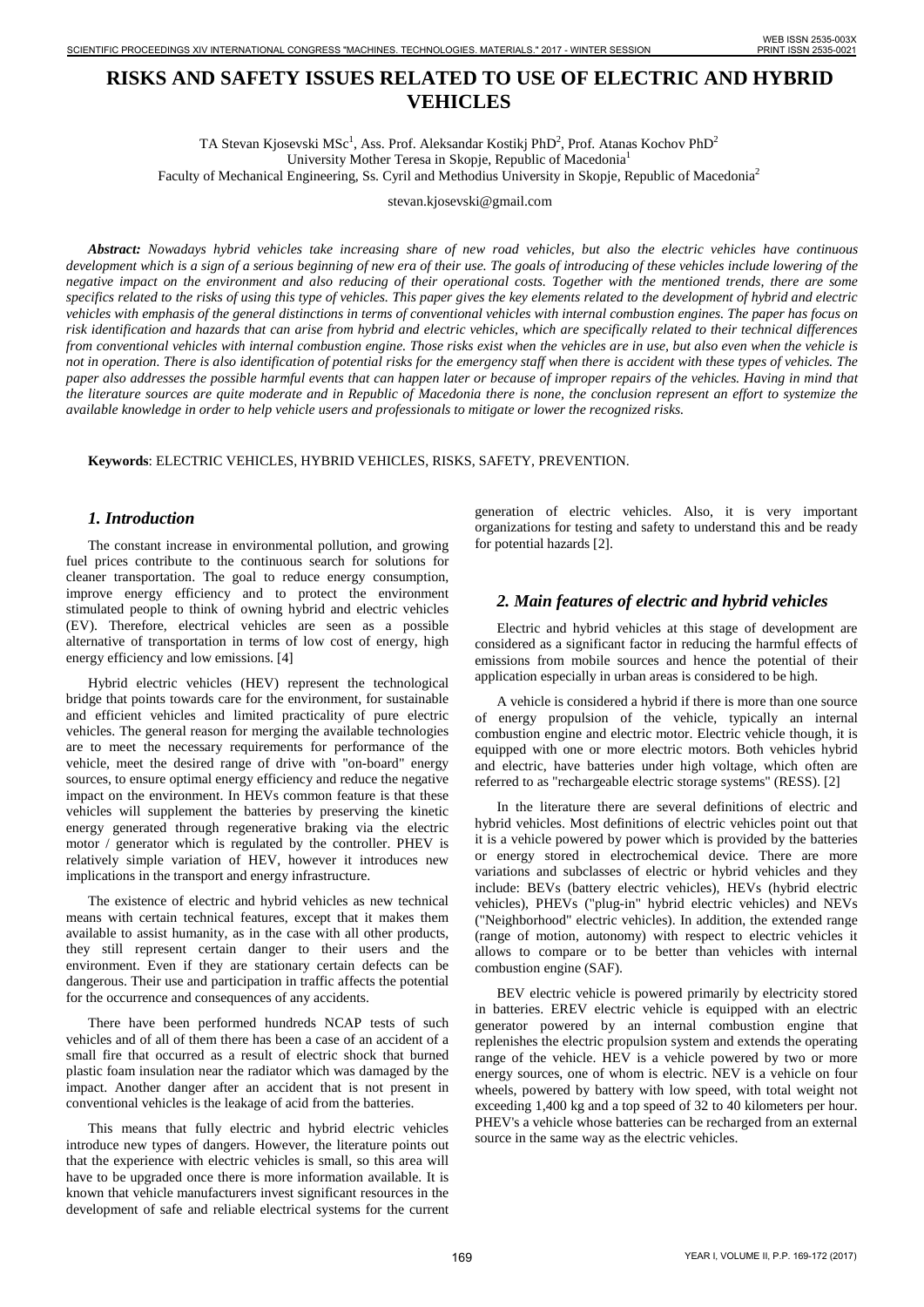## *3. Main characteristics of the hybrid and electric vehicles regarding safety*

Electric and hybrid vehicles represent a totally different technology compared to internal combustion engines. This means that new dangers mainly are related to high voltage electrical equipment that is present in the vehicle. Standards already exist for the construction of such vehicles in terms of reducing potential risk towards the passengers and the rescue team who could be exposed to hazards such as corrosive chemicals, toxic gases, fire and electric shock. [2]



*Fig. 1 Comparison of results from tests on plug-in / hybrid electric vehicles and conventional vehicle [2]*

There are various aspects of electrical safety which should be recognized in electric vehicles:

- Safety of the electrical system;
- Safety in the systems function;
- Safety while charging batteries;

- Maintenance and operation of the vehicle, as well as training [1].

In continuation is a more extensive description for the meaning of the mentioned terms.

**3.1 Safety of the electrical system.** The safety of the electrical system or the protection against electric shocks encompasses levels of voltage in electric vehicles, protection against direct and indirect contact. Typical levels of voltage for cars and small vans varies from 48V to 120V, for large vans from 96V to 240V and buses from 300V to 600V. For drives with AC using higher voltage, 200V or more can be found even in small vehicles. These voltage levels should be compared to safe voltage levels. Voltages used in electric vehicles are potentially dangerous and should therefore be taken to prevent electric shock in direct or indirect contact. Parts under voltage that are in the electric propulsion system must be protected from direct contact with people in or outside the vehicle through the insulation or inaccessible position. Removal of protection devices and opening of doors or protective covers where there is access to electrical equipment under voltage should be possible only with tools or keys. The problem of indirect contact is closely connected with the mistakes of the car body. Any secondary connection between the drive circuit and the vehicle is considered to be an error. Errors of the car body can lead to several hazards like short circuit, electric shock, or uncontrolled operation. 170 SCIENTIFIC PROCEEDINGS XIV INTERNATIONAL CONGRESS "MACHINES. TECHNOLОGIES. MATERIALS." 2017 - WINTER SESSION WEB ISSN 2535-003X

**3.2 Safety regarding the functioning of the systems.** The drive system of the electric vehicle must ensure reliable and safe operation of the vehicle. The topology of the drive system in an electric vehicle is fundamentally different from vehicles with internal combustion engine and therefore certain measures should be taken to avoid or prevent unsafe operation. When the electric vehicle stands in place it is completely silent. To prevent inadvertent movement through activation of the drive circuit there must be a warning device. Procedure access must be properly organized in order to avoid possible harm through excessive torque, amperage or excessive acceleration, which means that it should be impossible to activate the controller when the accelerator is pressed. For electric vehicles it is mandatory to have presence of a device (switch) in case of emergencies. Electromagnetic interference coming from outside or from the controller mustn't affect the functioning of the controller.

Auxiliary power supplies are used for lighting, wipers of the windscreen and other similar burdens. It is powered by the drive battery through the DC/DC converter even though with most vehicles there is auxiliary battery. Regardless of the power supply the work of additional consumers (especially lights) must be assured in all conditions.

In terms of regenerative braking there should be some security references. Regenerative braking only operates through a transmission shaft and operating at very low speeds or at a standstill. In some cases the level of deceleration is limited and is not sufficient for immediate braking. The effect of regeneration braking can be reduced when the battery is fully charged. For these reasons primary friction braking system should be able to stop the vehicle under any circumstance.

**3.3 Battery safety.** The battery is the most critical part for electric vehicles. It presents several potential hazards: electrical, mechanical, chemical and danger of explosion. The electrical aspects include protection against electric shock and short circuit. Therefore, it should be provided for protective devices – fuse of the battery. When using multiple batteries it should provide more locking connections. Also the department that houses the batteries must be designed so it will avoid any unintentional direct contact or short circuit.

With regard to the mechanical aspects, since the battery is heavy part of its position it should be determined as to avoid instability of the vehicle and it should be limited to avoid damage in case of accident.

The dangers from chemical aspect depend on the type of battery and on each of the types prescribed way of handling and recycling. Batteries with aqueous electrolyte emit hydrogen due to electrolysis this electrolyte. This especially occurs at the end of charging and should therefore be taken under certain measures to avoid the risk of explosion. During the process of charging the battery, electric vehicle is connected to the main distribution network and should take all precautions to avoid risk of electric shock.

They should consider several cases. "Off-board" battery chargers are commonly used for large vehicles and rapid charging. With these chargers it is essential to connect the vehicle to the ground while the vehicle is full, because it can lead to danger in case of emergency. With "on-board" battery chargers the vehicle must be linked to the ground during charging, except when used Equipment Class II (double insulation). It is recommended to check the correctness of ground through a control device for grounding. When the charger doesn't have electrical division monitoring is necessary of the drive battery isolation and must be isolated from the vehicle body.

Partial "on-board" chargers are based on inductive power transmission. Because they do not involve electrical contact between the vehicle and the power grid, their electrical safety is very high. The absence of cable also reduces mechanical risks. However, the characteristics of the electromagnetic environment in these chargers are still under consideration.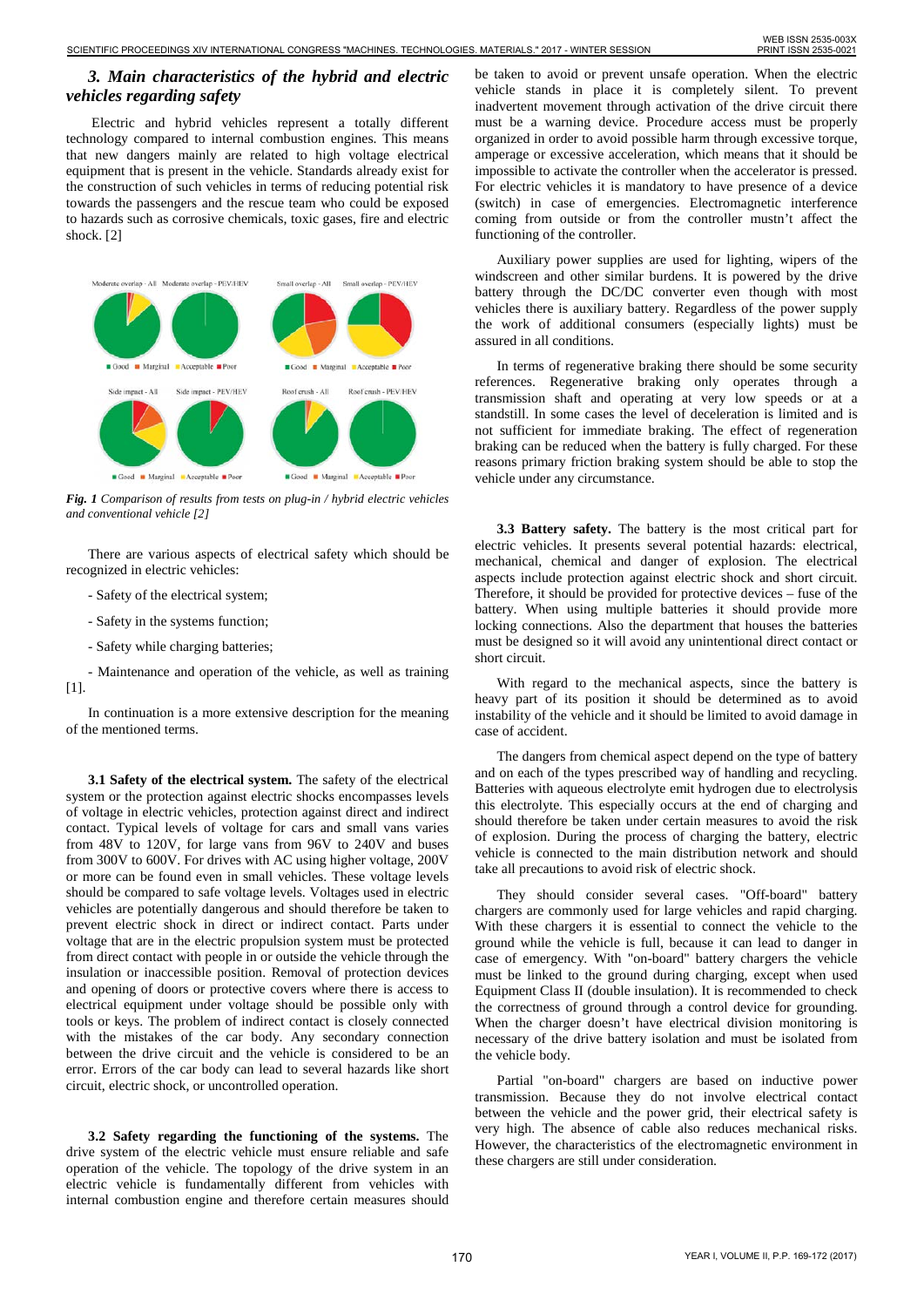**3.4 Maintenance.** In the first line of maintaining is the user. Ordinary consumer is not a trained electrician and must therefore be protected against all risks of direct contact. The second row in the maintenance is the workshops. Employees at workshop (service) must be thoroughly trained in the safe maintenance actions in servicing of electric vehicles. The battery should be disconnected before any kind of intervention. Third row are holding workshops manufacturer and include the main electrical repairs. This should be done only by trained personnel. Besides maintenance of mechanical parts it is necessary to have electrical and routine maintenance for safe operation. These include testing the resistance of insulation and earth leakage functioning controller, battery status as well as its maintenance and cleaning.

The electric car is not similar to petrol, diesel and other kind of vehicles. The electric motor has the characteristics of torque and power that are quite different from the internal combustion engines. Safe and energy efficient electric driving vehicle requires appropriate skills. For electric vehicles there is no room for everyday driving style as it is with petrol vehicles. Especially the charging should be done properly and with the necessary discipline. Therefore buyers of electric vehicles must be provided with the necessary information through the seller.

### *4. Groups of risks associated with hybrid and electric vehicles*

Various risks associated with the new technology of electric vehicles must be carefully weighed. It is necessary at the same time to be aware of new risks, but their levels should not be overvalued because of fear or ignorance.

In circumstances where there is no richer experience, as with conventional vehicles, risk assessments can be based on known differences that electric and hybrid vehicles are introduced in the not as numerous examples of adverse events and associated accidents with them.



*Fig. 2 Chevrolet Volt car that caught fire in the garage [6]*

As stated above, electric and hybrid vehicles have a number of security issues that are not related to conventional vehicles, and include electric shock, explosion, flood of the electrolyte and fire. There are examples of practice where electric vehicles are burned in an accident or burned in the garages where they were kept. In some cases this happened while the vehicle is being filled. [2]

Regardless of whether the vehicle is in use or idle greatest concern with electric or hybrid drive is the uncertainty associated with the state of the battery after mechanical damage. Sometimes, the connectors may be defective and to lose communication with one or all parts of the battery with unknown amount of energy remaining in the system. In this case handling and removing becomes a significant problem. Issues related to the malfunction of the battery after damage will be evidence of leakage, leaking

electrolyte (carbon solvents are flammable), thermal hazards (observed battery temperatures exceeding 1200˚C after malfunction) and hazard particles. Therefore prescribed tests that simulate different environmental, mechanical and electrical conditions where the batteries will be tested.

The most widely publicized incident involving a fire happened in 2011 with Chevrolet Volt after it has undergone a crash test in MGA research center. The batteries ignite three weeks later after being subjected to a side impact of 30 km/h as part of the NCAP test. The fire quickly spread to neighboring vehicles. Extensive investigation into the fire showed that a small amount of coolant entered into the housing of the battery at high voltage collision, which caused a short circuit and eventually led to uncontrolled heat state in terms of the temperature.

In 2012 after the Sandy Hurricane at the port in New Jersey sixteen electric vehicle Fisker Karma were burned and destroyed. Presumably flooding caused a short circuit in the battery which led to disruption of the thermal condition. Then the fire spread to finally ignite fifteen other neighboring vehicles.



*Fig. 3 Tesla S vehicle on fire due to penetration of the batteries and causing a short circuit [6]*

In 2013 two Tesla model S vehicles caught fire while being driven in USA. First in Washington sparked after the car hit a metal object on road. The second vehicle accident occurred after the vehicle has run over the plug trailer - hook in Tennessee. In both cases remains on the road penetrated through the floor causing damage to the batteries leading to battery failure and thermal instability. After both cases the company Tesla said they will add extra protection to the undercarriage of the vehicle to protect the battery.

In 2014, car thief crashed into another car at high speed where the vehicle broke in two. Battery flew out of the vehicle and caught fire.

For each type of today's common battery systems (such as lead acid, nickel-metal hybrid and lithium-ion) there are recommended methods for handling by the emergency staff, depending on whether the incident was a fire in the collision which damaged the housing of the battery or other hazardous event (ex. flooding). Manufacturer literature often provides specific details on how to deal with specific batteries. However, this information is not always consistent and not always easily accessible for the emergency staff. [3]

Despite the danger that may arise from these vehicles for users themselves SAE (Society of Automotive Engineers) highlighted the risks for those who are the first help assistance in case of accident and towing services. These risks include potential electric shock from damaged systems that are turned off during or immediately after crash. Because of this, the association recommends that manufacturers of electrical vehicles install switches that will stop the energy from the battery case in accident. The location of these